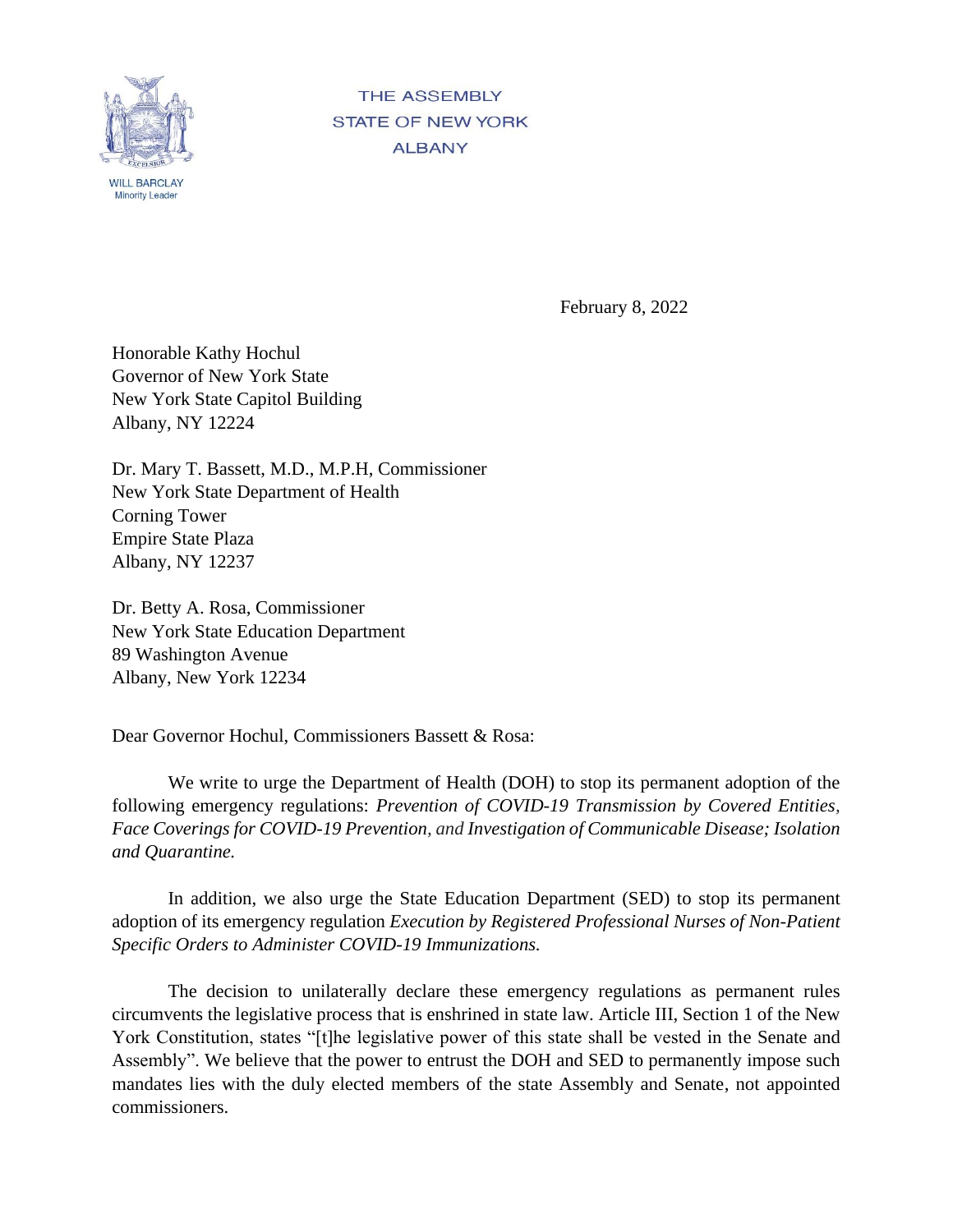As you are aware, at the start of the pandemic the former governor requested and received from the Legislature enhanced powers to deal with an unprecedented public health emergency.

While members of our Conference expressed several concerns with how the Executive used emergency powers, it was clear that the Legislature had granted temporary authority to make determinations he felt were in the best interests of public health. When the original emergency declaration ended last June, those enhanced powers were deemed legally repealed. Absent express authorization by the Legislature, neither the governor, Department of Health nor any other state agency or authority possess such powers.

New Yorkers in every region of the state are demanding a return to normalcy, which includes a return to representative government, rather than endless mandates and heavy-handed regulations. While neighboring states like New Jersey and Pennsylvania are finally relaxing state mandates, New York is fighting in court to keep mask requirements in place while creating new, unilateral statewide orders without legislative approval.

Regardless of one's opinion regarding the effectiveness of mask mandates, vaccine mandates, isolation or quarantine, the people of this state deserve to have a voice in this discussion through their elected representatives. Unfortunately, New Yorkers currently are in the dark as to what data the DOH and SED are relying on in making permanent these mandates, which greatly impact our school children, businesses and communities.

We urge you to reverse course and respect the authority of the state Legislature and local governments as our Constitution intended. Thank you for your consideration of our comments and their inclusion as part of the official public record.

Sincerely,

Lilla a. Barely

Will Barclay Assembly Minority Leader 19th Assembly District

Phy a. Colm

Philip A. Palmesano 132<sup>nd</sup> Assembly District

Edward Va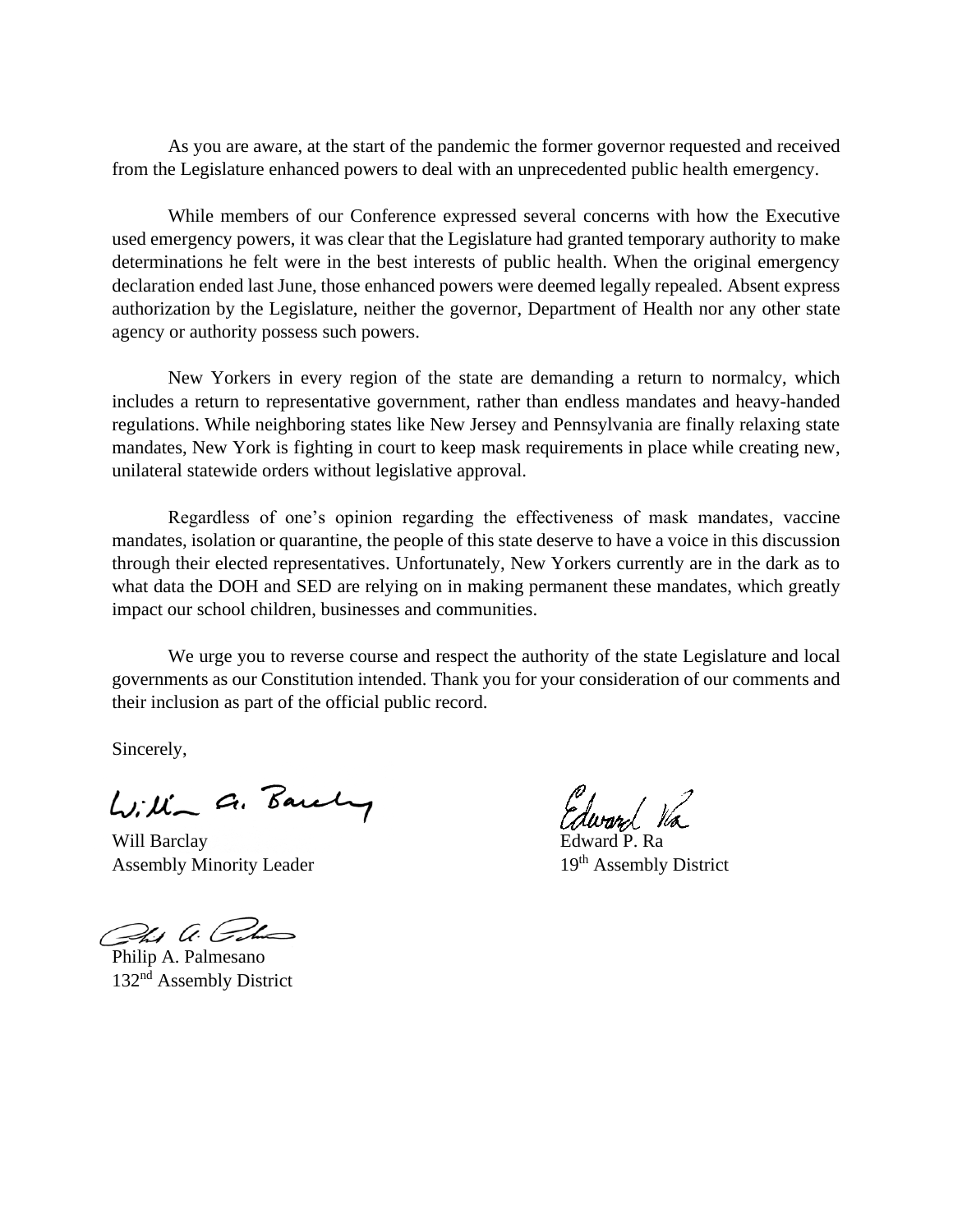uón Ampelino

Joseph Angelino **Joseph Angelino** Jacob Ashby<br>122<sup>nd</sup> Assembly District 107<sup>th</sup> Assembly District 122<sup>nd</sup> Assembly District

Ken Blankabas

Kenneth D. Blankenbush Karl Brabenec<br>
117<sup>th</sup> Assembly District 98<sup>th</sup> Assembly District 117<sup>th</sup> Assembly District

lle t &

Keith P. Brown Kevin M. Byrne 12<sup>th</sup> Assembly District 94<sup>th</sup> Assembly District

Maijorie I. Byrnes Joseph P. DeStefano

133<sup>rd</sup> Assembly District

Hame J. DiPuter

David J. DiPietro Michael Durso 147<sup>th</sup> Assembly District

pulare Lepetina

8<sup>th</sup> Assembly District

Totty L. gille

Jeffery Gallahan Van de Landsche State Gandolfo 131<sup>st</sup> Assembly District

e a

Kail A Rabence

كاسع

AN Ches

3<sup>rd</sup> Assembly District

9<sup>th</sup> Assembly District

Michael J. Fitzpatrick Christopher S. Friend 124<sup>th</sup> Assembly District

7<sup>th</sup> Assembly District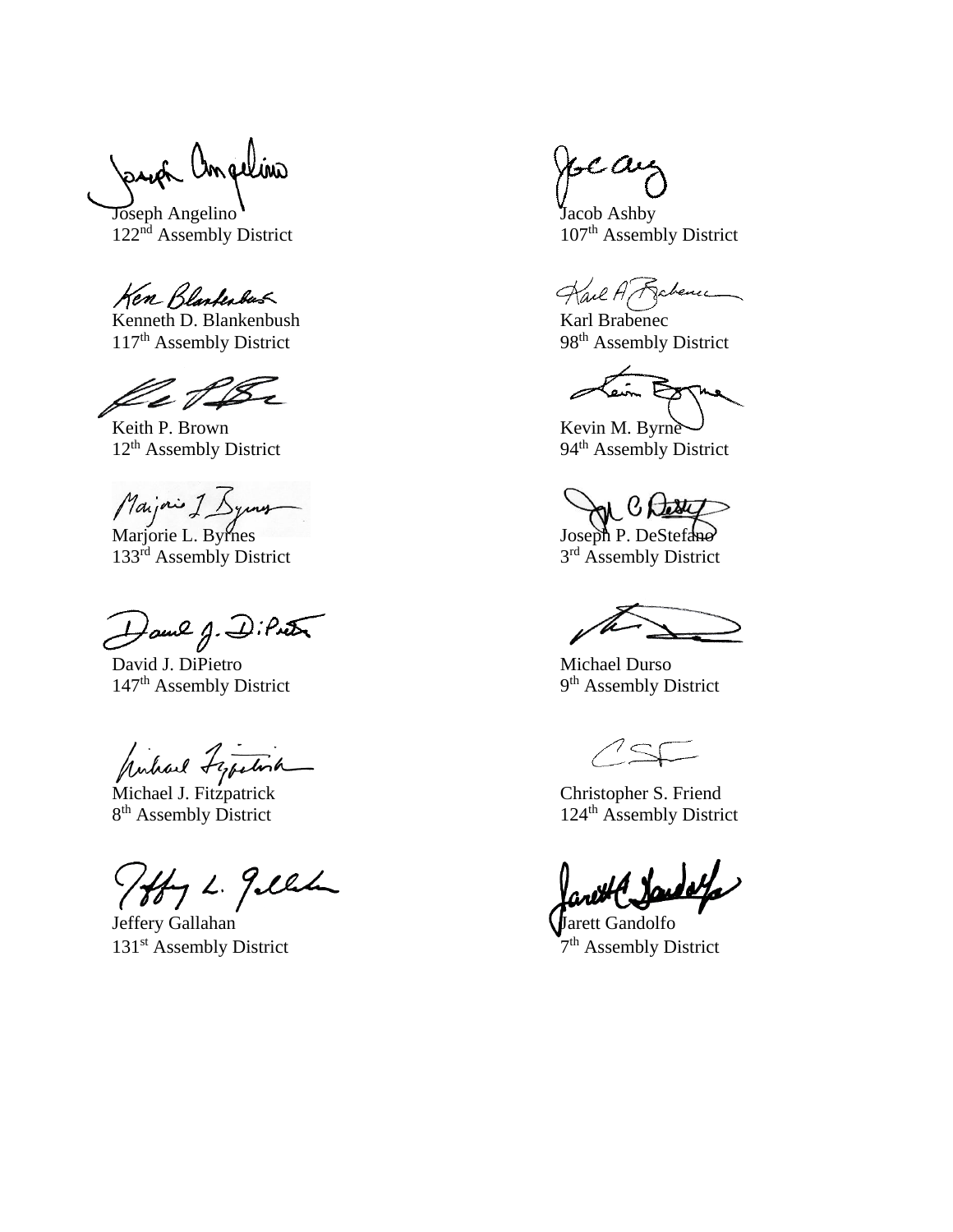Jodi Ciglio

Jodi Giglio Joseph M. Giglio 2<sup>nd</sup> Assembly District

brookev (ul dae)

Andrew Goodell<br>
150<sup>th</sup> Assembly District<br>
130<sup>th</sup> Assembly District<br>
139<sup>th</sup> Assembly District 150<sup>th</sup> Assembly District

134<sup>th</sup> Assembly District 105<sup>th</sup> Assembly District

Michael Lawler John Lemondes, Jr.<br>
97<sup>th</sup> Assembly District 126<sup>th</sup> Assembly Dis

Krie

Brian D. Manktelow David G. McDonough<br>
130<sup>th</sup> Assembly District 14<sup>th</sup> Assembly District 130<sup>th</sup> Assembly District

John K. Misulin

John Mikulin Brian D. Miller

mea nin

Melissa "Missy" Miller Michael A. Montesano  $20<sup>th</sup>$  Assembly District 15<sup>th</sup> Assembly District

Joseph M. Giglia

148<sup>th</sup> Assembly District

Have Howton

 $K_{\scriptscriptstyle\bullet}$  m 2

Joshua T. Jensen Kieran Michael Lalor

126<sup>th</sup> Assembly District

Saian D. Miller

 $17<sup>th</sup>$  Assembly District  $101<sup>st</sup>$  Assembly District

mideal a. montisus